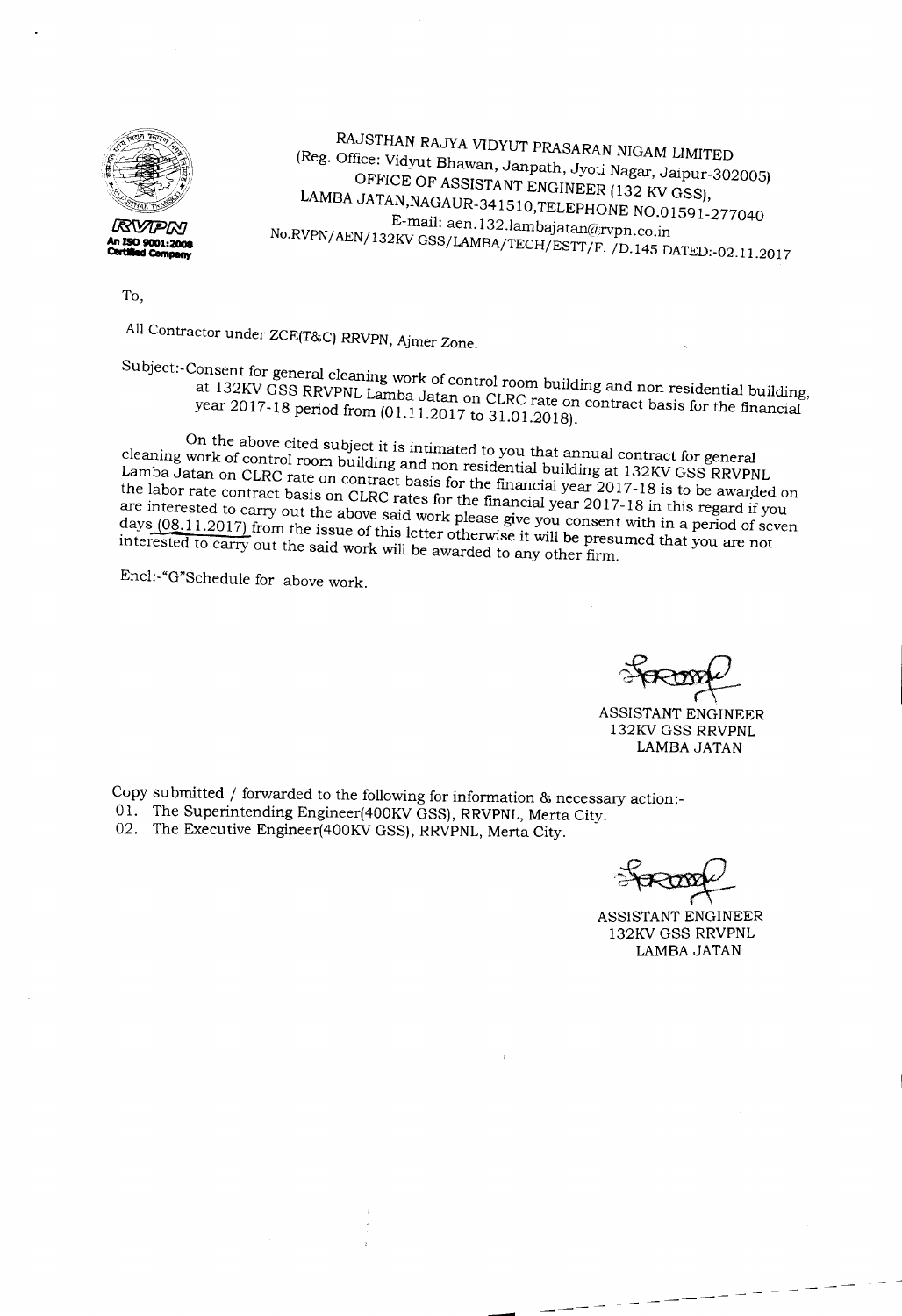## RAJASTHAN RAJYA VIDYUT PRASARAN NIGAM LIMITED OFFICE OF THE ASSISTANT ENGINEER 132KV GSS RRVPNL LAMBA JATAN

BASIC SCHEDULE RATES FOR REPAIRE AND MAINTENANCE WORKS OF EHV LINES AND GSS 2011

1. The Rates for the repair & maintenance work given in this BSRare inclusive of all types taxes and charges.

2. The rates given in the G schedule are applicable from 01/01/2011 as per T.N.-297S Name of work:- Daily general cleaning work of non-residential buildings at 132KV GSSRRVPNLLamba Jatan from dt 02/11/2017 to

31/01/2018 (91Days).

|            | <b>G SCHEDULE</b>                                                                                                                                                                                                                                                                                                                                                                                                                                                                                                                                                                                                                             |                            |                        |                                             |                                   |  |
|------------|-----------------------------------------------------------------------------------------------------------------------------------------------------------------------------------------------------------------------------------------------------------------------------------------------------------------------------------------------------------------------------------------------------------------------------------------------------------------------------------------------------------------------------------------------------------------------------------------------------------------------------------------------|----------------------------|------------------------|---------------------------------------------|-----------------------------------|--|
| Sr.<br>No. | Descreption of work                                                                                                                                                                                                                                                                                                                                                                                                                                                                                                                                                                                                                           | Frequency                  | Total<br>area<br>(SQM) | Rate per 100<br>SQM as per<br>BSR 2011(Rs.) | <b>Total Rate for</b><br>one year |  |
| 1.1        | Cleaning work of 132KV GSS control room, PLCC room battery<br>room, verandah, rest room, all office rooms of office building &<br>attached toilets of all room/building etc. Including brooming and<br>poncha with phenyl daily. Cleaning of all the doors & windows<br>and thier glasses of office & control room daily . Cleaning &<br>washing and urinates by using phenyl & chemicals daily.<br>Removeal of all cobwebs daily from walls & roofs of conrol room<br>and other office rooms. All the dustbins to be empted daily.All<br>the garbage thus cleaned shall be thrown out of GSS premises as<br>directed by controlling officer. | Daily (total<br>91days)    | 300                    | 19.00                                       | 518/00                            |  |
| 1.2        | Cleaning the outer area of control room main gate & both sides<br>of gallery etc.of GSS premises with broom.                                                                                                                                                                                                                                                                                                                                                                                                                                                                                                                                  | <b>Weekly</b><br>(13 week) | 1000                   | 3.60                                        | 468.00                            |  |
|            | Total                                                                                                                                                                                                                                                                                                                                                                                                                                                                                                                                                                                                                                         |                            |                        |                                             | 5655.00                           |  |
|            | Amount for the year 2017-18                                                                                                                                                                                                                                                                                                                                                                                                                                                                                                                                                                                                                   |                            |                        |                                             | 5655.00                           |  |
|            | Add 60% to work out of CLRC Rate (As per T.N.-2975)                                                                                                                                                                                                                                                                                                                                                                                                                                                                                                                                                                                           |                            |                        |                                             |                                   |  |

9048.00

## Total Rate for above work in one year

### ( Rs. Nine Thousand Forty Eight only)

Note:- 1. Broom, Poncha, Duster etc necessary T&P for cleaning work will be provided by the contractor. 2. Other cleaning material e.g. Phenyl, Phenyl tablates & Chemical etc. Will be provided by the department.

 $47.00$ 

ASSISTANTENGINEER(132KV GSS) RRVPNL LAMBA JATAN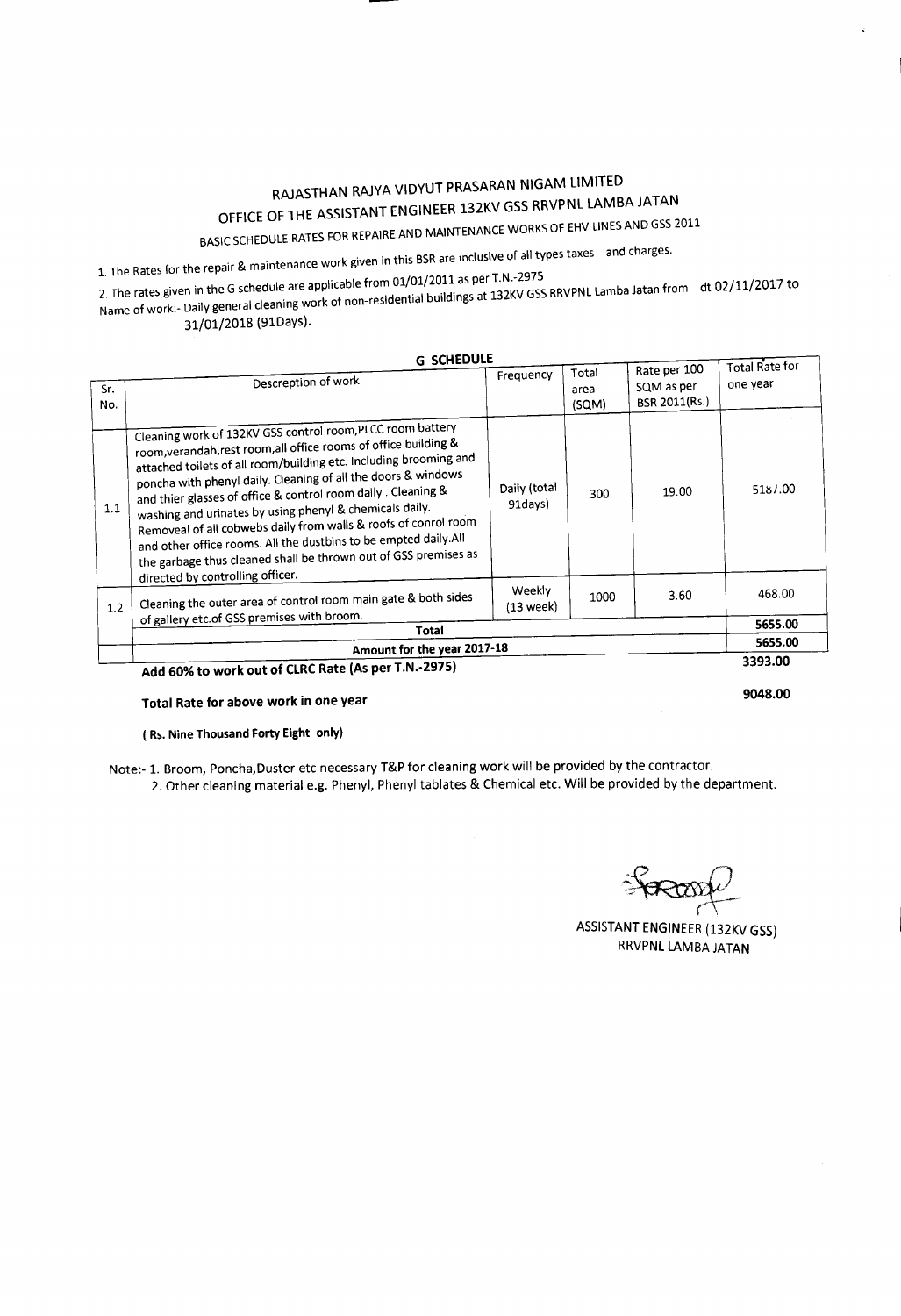RAJASTHAN RAJYA VIDYUT PRASARAN NIGAM LIMITED Sustantially the manufacturer of the state of the state of the state of the state of the state of the state of the state of the state of the state of the state of the state of the state of the state of the state of the sta OFFICE OF THE ASSISTANT ENGINEER (132 KV GSS) Deedwana, Nagaur- 341303, Telephone No.01580-220016  $R = max$   $\alpha$  =  $\alpha$  =  $\alpha$  =  $\alpha$  =  $\alpha$  =  $\alpha$  =  $\alpha$  =  $\alpha$  =  $\alpha$  =  $\alpha$  =  $\alpha$  =  $\alpha$  =  $\alpha$  =  $\alpha$  =  $\alpha$  =  $\alpha$  =  $\alpha$  =  $\alpha$  =  $\alpha$  =  $\alpha$  =  $\alpha$  =  $\alpha$  =  $\alpha$  =  $\alpha$  =  $\alpha$  =  $\alpha$  =  $\alpha$  =  $\alpha$  =  $\alpha$  =  $\alpha$  =  $\alpha$  No. RRVFNL/AEN/132 KV GSS/Deed/Estt./F. /D.137 Dated:-02/11/2017

All Registered contractor, under the ECE(T&C A/Z), AJMER

> sum:-Maintenance of yard equipment on CLRC rate contract at 132 KV GSS DEEDWANA.

In reference to subject cited above If is intimated that the work of yard equipment milintenance at 132 EV GSS DERDWANA is to be caaried outon CLRC rate contract.

If you are interested to carried out the said work please give your consent within a period of 7 days wef 02.11.2017 to 08.11.2017 from th issue letter otherwise

it will we presumed that you are not interested to carry out the said work and work will be awarded to any other firm.

Encl:-G schedule

 $\frac{2}{3} \log \frac{1}{3}$  .

ENGINEER (132 KV GSS) ASSISTANT RVPNCDEEDWANA

Copy submitted to the XEN 220 KV Gss Kuchaman City for information and necessary action

**ASSISTANT** EER(132 KV GSS) **RVPNE DEEDWANA**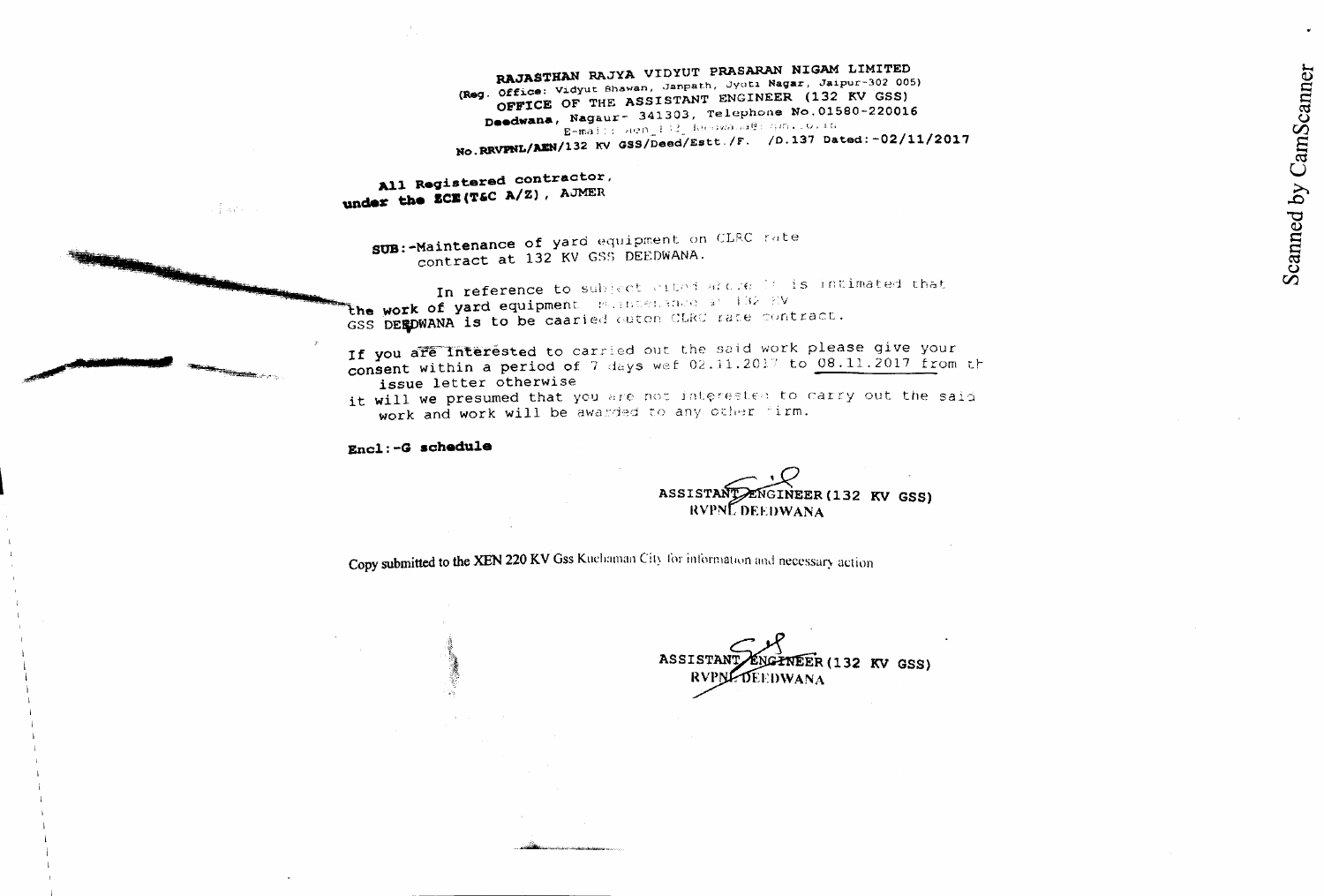| G-Schedule for Maintenance of Power Transformers at 132 kV GSS Deedwana FY 2017( One Time)                                                                                                                                                                                                                                                                                                                    |                 | Unit |     |      | Amount |  |
|---------------------------------------------------------------------------------------------------------------------------------------------------------------------------------------------------------------------------------------------------------------------------------------------------------------------------------------------------------------------------------------------------------------|-----------------|------|-----|------|--------|--|
|                                                                                                                                                                                                                                                                                                                                                                                                               | Frequency       |      |     |      |        |  |
| S.No. Particulars                                                                                                                                                                                                                                                                                                                                                                                             |                 |      |     |      |        |  |
| spares, Lubricating material and only special T&P shall be provided by RVPN Cleaning<br>material and general T&P shall be arrange by the contractor.)(A) Maintenance of Power<br>Transformer for the following types of Power Transformer (All spares, Lubricating material<br>and only special T&P shall be provided by RVPN Cleaning material and general T&P shall<br>a) Cleaning of porcelain of bushing. |                 |      |     |      |        |  |
| b) Checking of tightness of clamps & connectors.                                                                                                                                                                                                                                                                                                                                                              |                 |      |     |      |        |  |
| c) Cleaning of Buchlolz & oil surge relays                                                                                                                                                                                                                                                                                                                                                                    |                 |      |     |      |        |  |
| d) Cleaning of glasses of all oil level indicators                                                                                                                                                                                                                                                                                                                                                            |                 |      |     |      |        |  |
| e) Cleaning of marshalling box, cooler control cubicle, thermometer, etc., as provided                                                                                                                                                                                                                                                                                                                        |                 |      |     |      |        |  |
| 1) Assistance to RVPN in attending to oil leakage from Tr. Body & Bushings.                                                                                                                                                                                                                                                                                                                                   |                 |      |     |      |        |  |
| g) Checking of oil level in oil filled bushing.                                                                                                                                                                                                                                                                                                                                                               |                 |      |     |      |        |  |
| h) Checking of Dry col air drying system.                                                                                                                                                                                                                                                                                                                                                                     |                 |      |     |      |        |  |
| 1) Assistance to RVPN in measurement of IR values                                                                                                                                                                                                                                                                                                                                                             |                 |      |     |      |        |  |
| J) Assistance to RVPN in measurement of earth resistance.                                                                                                                                                                                                                                                                                                                                                     |                 |      |     |      |        |  |
| k) Assistance to RVPN in testing of PRD.<br>$\overline{n}$ zessialite to K v i will checkling of happing chemic of futurity $\alpha$ will on                                                                                                                                                                                                                                                                  |                 |      |     |      |        |  |
| controls and protection scheme.                                                                                                                                                                                                                                                                                                                                                                               |                 |      |     |      |        |  |
| m) Checking of OLTC gear operations.                                                                                                                                                                                                                                                                                                                                                                          |                 |      |     |      |        |  |
| 11) Assistance to RVPN in checking of anto circuit of cooling bank.                                                                                                                                                                                                                                                                                                                                           |                 |      |     |      |        |  |
| 01. Assistance to RVPN in Taking of oil samples for testing                                                                                                                                                                                                                                                                                                                                                   |                 |      |     |      |        |  |
| $\mathsf{p}$ ). Assistance to RVPN in carrying out other special measurements as may be required.                                                                                                                                                                                                                                                                                                             |                 |      |     |      |        |  |
| q). Providing of other related work assistance as may be required by work in charges.                                                                                                                                                                                                                                                                                                                         |                 |      | Ńο. | 1220 |        |  |
| $(1220 \times 2)$<br>132.33 kV, 20/25 MVA and 10.12.5 MVA Transformer                                                                                                                                                                                                                                                                                                                                         | One Time        |      |     | 774  |        |  |
| $\tau\tau\tau\pi\pi\tau$<br>33 TEKV, SMVA IT. & SUGIKV, 250 & TOUKVA Station IT.                                                                                                                                                                                                                                                                                                                              | <b>One Time</b> |      | No. |      |        |  |
|                                                                                                                                                                                                                                                                                                                                                                                                               |                 |      |     |      |        |  |

 $\bullet$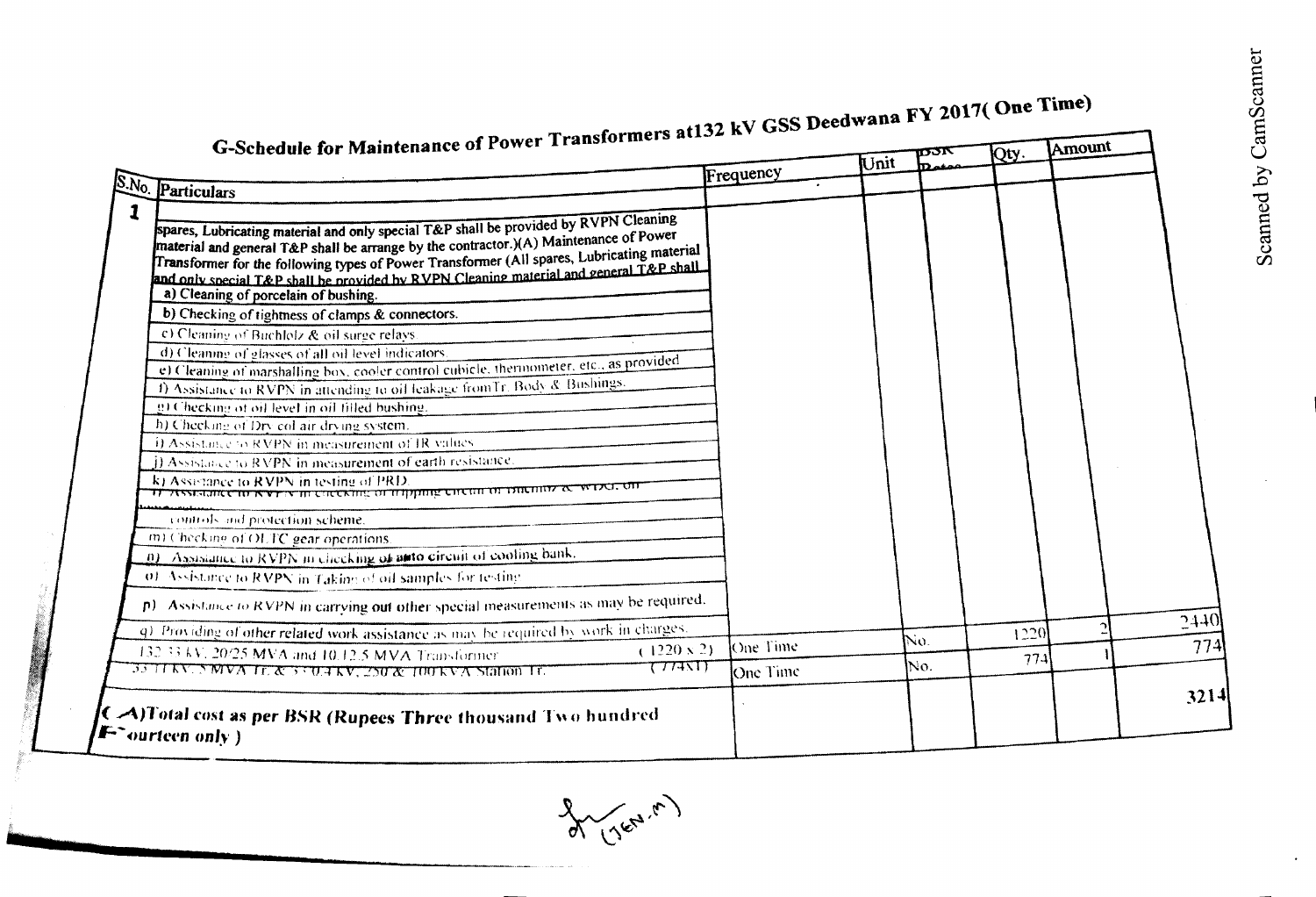$10<sub>1</sub>$ 

# G-Schedule for Maintenance of Bay Equipment at 132 kV GSS Deedwana

|                                                                                                                                                                                                         |           | Unit | p3r.     | <b>Qty.</b> | <b>LAmount</b> |
|---------------------------------------------------------------------------------------------------------------------------------------------------------------------------------------------------------|-----------|------|----------|-------------|----------------|
|                                                                                                                                                                                                         | Frequency |      | ممعمرتنا |             |                |
| Transformers, Lightening Arrestors, Isolators, CVTs. PLCC Equipment and corresponding<br>S.No. Particulars<br>control and Relay Panels, (All spares, Lubricating material and only special T&P shall be |           |      |          |             |                |
| $\mathbf{2}$                                                                                                                                                                                            |           |      |          |             |                |
| provided by RVPN Cleaning material and general T&P shall be arranged by the contractor.)<br>(B) Maintenance work of following bay equipment such as Circuit Breaker, Current                            |           |      |          |             |                |
| Transformers, Lightening Arrestors, Isolators, CVTs. PLCC Equipment and corresponding                                                                                                                   |           |      |          |             |                |
| control and Relay Panels (All spares 1 ubricating material and only special T&P shall be                                                                                                                |           |      |          |             |                |
| a) Checking of lightness of clamps & connections.                                                                                                                                                       |           |      |          |             |                |
| b) Cleaning of all Insulators.<br>c) Assistance to RVPN in attending oil leakage, if any.                                                                                                               |           |      |          |             |                |
| d) Cleaning of all Junction Boxes and secondary terminal boxes.                                                                                                                                         |           |      |          |             |                |
| c) Assistance to RVPN in checking of operation of CB through relays and verfying various                                                                                                                |           |      |          |             |                |
| logic and control circuit and                                                                                                                                                                           |           |      |          |             |                |
| annumeration circuits.                                                                                                                                                                                  |           |      |          |             |                |
| I) Assistance to RVPN in measurement of CB operation timings.                                                                                                                                           |           |      |          |             |                |
| g) Checking of Isolator operation and its alignments.                                                                                                                                                   |           |      |          |             |                |
| h) Checking of gas pressures like SF6 & N2 in circuit breakers CTs, etc.                                                                                                                                |           |      |          |             |                |
| i) Assistance to RVPN in measurement of IR values of Las. Cts. and CVTs.                                                                                                                                |           |      |          |             |                |
| 1) Lubrication of defined parts of all equipment at all required points.<br>(k) Washing the equipment in case oil stains are present, then washing is to be done with                                   |           |      |          |             |                |
|                                                                                                                                                                                                         |           |      |          |             |                |
| luse of deteriout                                                                                                                                                                                       |           |      |          |             |                |
| 1) Cleaning of C & R panel from mside.                                                                                                                                                                  |           |      |          |             |                |
| m) Tightening of clamps & connectors and spacers on overhead bus conductors and                                                                                                                         |           |      |          |             |                |
| gantries (at maximum height of 25 metres using safety belts0                                                                                                                                            |           |      |          |             |                |
| n) Providing other related work assistance as may be required by In charge.                                                                                                                             | One Time  | INo. |          | 1892        | 13244          |
| $(1892 \times 07)$<br>132 kV Bay                                                                                                                                                                        | One Time  | INO. |          | 16661<br>12 | 19992          |
| $(1666 \times 12)$<br>33 kV Bay                                                                                                                                                                         |           |      |          |             |                |
|                                                                                                                                                                                                         |           |      |          |             | 33236          |
| $\rm ^{h}\rm (B)$ Total cost as per BSR (Rupees Thirty Three Thousand Two                                                                                                                               |           |      |          |             |                |
| hundred Thirty Six only)                                                                                                                                                                                |           |      |          |             |                |